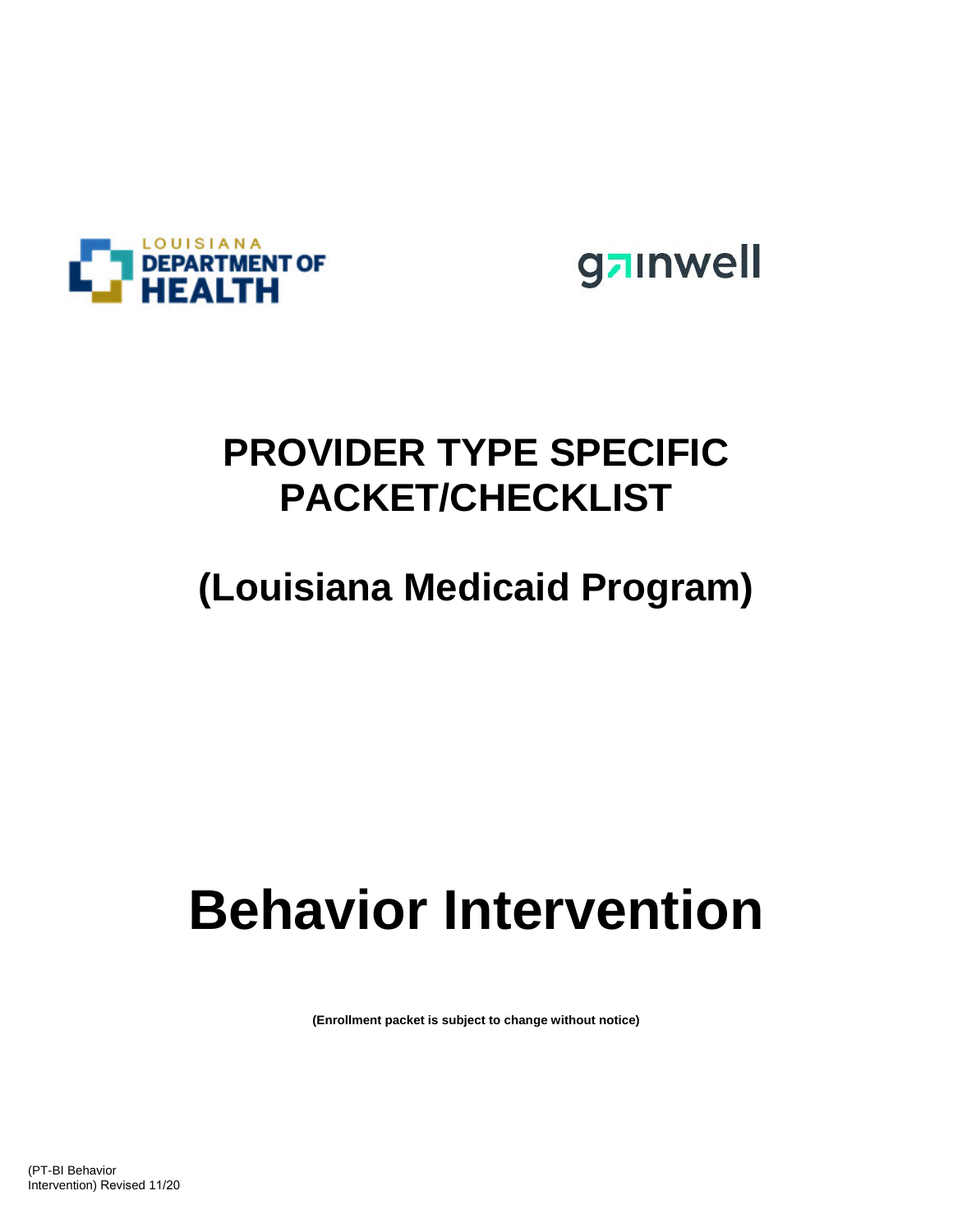### **GENERAL INFORMATION FOR THE BEHAVIOR INTERVENTION PROVIDER TYPE**

An Applied Behavior Analyst may have only ONE Medicaid provider number, only ONE Pay-To name, only ONE Pay-To address and only ONE Direct Deposit. If an Applied Behavior Analyst works for multiple Entities/Businesses, it is not possible for the different Entities/Businesses to be reimbursed separately through that one Applied Behavior Analyst's Medicaid provider number.

The Behavior Intervention Provider Type has been established for Applied Behavior Analysts who work for multiple Entities/Businesses. This provider type will function as a 'Group'.

If an Applied Behavior Analyst works for more than one Entity/Business, all of the Entities/Businesses must enroll as a Behavior Intervention Provider Type for these Entities/Businesses to be reimbursed directly for the services rendered by the Applied Behavior Analyst.

At this time, only an Applied Behavior Analyst can link to a Behavior Intervention Provider Number.

The Applied Behavior Analyst Individual is linked to the Entity/Business's Behavior Intervention provider number and the billing is done per the Entity/Business provider number using the Individual's Applied Behavior Analyst's provider number as the 'Attending'.

The Entity/Business that enrolls as a Behavior Intervention Provider, must complete the Basic Packet for Entities/Businesses and the Behavior Intervention Provider Type Specific Packet.

When submitting a Behavior Intervention Provider application, it must be accompanied by an enrollment application from an Applied Behavior Analyst who is not currently enrolled with Medicaid **– or -** a Group Link/Unlink and Working Relationship Form from an Applied Behavior Analyst currently enrolled**.** 

#### **Other General Information for provider types functioning as Groups:**

**Linkages of Individuals to Entities/Businesses** – an Indivdual's provider number is "linked" to an Entity/Business provider number for purposes of billing as an 'Attending' provider for the specified Entity/Business.

The Entity/Business Provider number becomes the Billing provider and the Applied Behavior Analyst's Individual's provider number becomes the Attending Provider number on the claim. Reimbursement and the Remittance Advices are made under the Entity/Business provider number.

When an Individual is linking to a group as an " attending only" (not being paid individually by Medicaid), they are not required to complete the EDI Contract, Direct Deposit Form, or submit a voided check. All these forms are required for the Entity/Business that enrolls.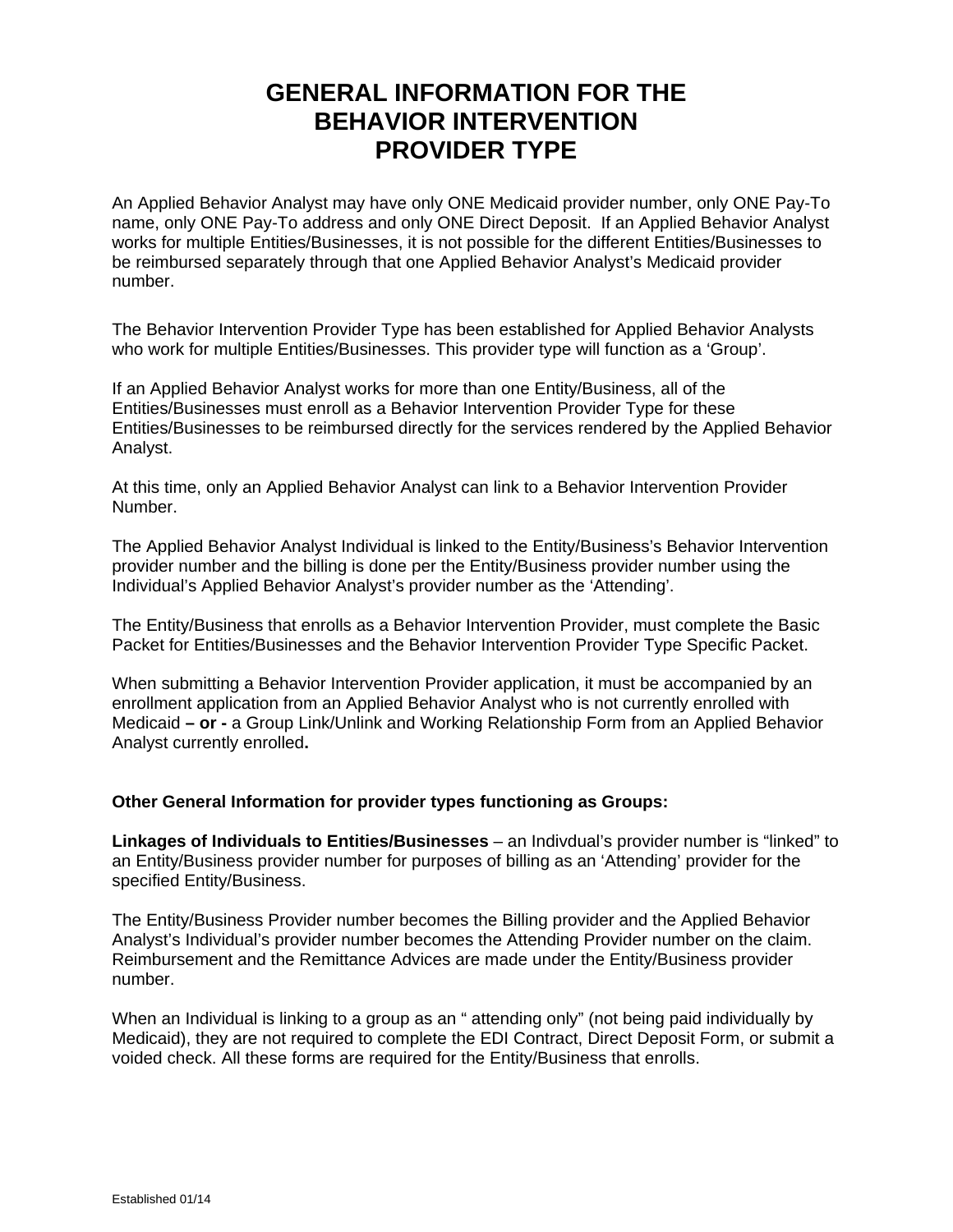## **Behavior Intervention Provider Type CHECKLIST OF FORMS TO BE SUBMITTED**

The following checklist shows all documents that must be submitted to the Gainwell Provider Enrollment Unit in order to enroll in the Louisiana Medicaid Program as a Behavior Intervention Provider:

| Completed | <b>Document Name</b>                                                                                                                                                                                                                                                                                                                                                                              |  |  |  |  |  |  |
|-----------|---------------------------------------------------------------------------------------------------------------------------------------------------------------------------------------------------------------------------------------------------------------------------------------------------------------------------------------------------------------------------------------------------|--|--|--|--|--|--|
| $\star$   | 1. Completed Entity/Business Louisiana Medicaid PE-50 Provider Enrollment Form.                                                                                                                                                                                                                                                                                                                   |  |  |  |  |  |  |
| $\star$   | 2. Completed PE-50 Addendum - Provider Agreement Form.                                                                                                                                                                                                                                                                                                                                            |  |  |  |  |  |  |
| *         | Completed Medicaid Direct Deposit (EFT) Authorization Agreement Form.<br>3.                                                                                                                                                                                                                                                                                                                       |  |  |  |  |  |  |
| $\star$   | Louisiana Medicaid Ownership Disclosure Information Forms for Entity/Business. (Only the<br>4.<br>Disclosure of Ownership portion of this enrollment packet can be done online by<br>choosing Option 1.)                                                                                                                                                                                          |  |  |  |  |  |  |
|           | Option 1 Provider Ownership Enrollment Web Application. Go to www.lamedicaid.com and<br>click on the Provider Enrollment link on the left sidebar. After entering ownership information<br>online, the user is prompted to print the Summary Report; the authorized agent must sign<br>page 3 of the Summary Report and include both pages 2 and 3 with the other documents in<br>this checklist. |  |  |  |  |  |  |
|           | -or-<br>Option 2: If you choose not to use the Provider Ownership Enrollment web application, then<br>submit the hardcopy Louisiana Medicaid Ownership Disclosure Information Forms for<br>Entity/Business.                                                                                                                                                                                       |  |  |  |  |  |  |
| $\star$   | (If submitting claims electronically) Completed Provider's Election to Employ Electronic<br>5.<br>Data Interchange of Claims for Processing in the Louisiana Medical Assistance Program<br>(EDI Contract) Form and Power of Attorney Form (if applicable).                                                                                                                                        |  |  |  |  |  |  |
|           | 6. Copy of voided check or letter from the bank on bank letterhead verifying the account and<br>routing number for the account to which you wish to have your funds electronically<br>deposited (deposit slips are not accepted).                                                                                                                                                                 |  |  |  |  |  |  |
|           | Copy of a pre-printed document received from the IRS showing both the employer<br>7.<br>identification number (EIN) and the official name as recorded on IRS records (W-9 forms<br>are not accepted).                                                                                                                                                                                             |  |  |  |  |  |  |
|           | To report "Provider Type" on Section A of the PE-50, please use BI (Behavior Intervention).<br>8.                                                                                                                                                                                                                                                                                                 |  |  |  |  |  |  |
|           | To report "Specialty" for this provider type on Section A of the PE-50, please use 70 (group).<br>9.                                                                                                                                                                                                                                                                                              |  |  |  |  |  |  |
| **        | 10. Completed Link/Unlink and Working Relationship Form for the Applied Behavior Analyst<br>linking to this Entity/Business.                                                                                                                                                                                                                                                                      |  |  |  |  |  |  |
|           | NOTE: If the Applied Behavior Analyst linking to this group is not currently enrolled in Louisiana<br>Medicaid, then a full Individual Applied Behavior Analyst enrollment application must be<br>submitted with this Behavior Intervention application.                                                                                                                                          |  |  |  |  |  |  |
|           | If the Applied Behavior Analyst is already an enrolled Individual, then only the Link/Unlink and<br>Working Relationship Form is needed with the Behavior Intervention packet.<br>*Those forms are available in the <b>Peais Envellment Besizet for Puningpage/Entities</b>                                                                                                                       |  |  |  |  |  |  |

\*These forms are available in the **Basic Enrollment Packet for Businesses/Entities**. \*\*Forms are included here.

**ATTACHED FORMS***.***FOR ENROLLMENT. ATTACHED FORMS MUST BE SUBMITTED AS ORIGINALS WI PLEASE USE THIS CHECKLIST TO ENSURE THAT ALL REQUIRED ITEMS ARE SUBMITTED WITH YOUR APPLICATION ORIGINAL SIGNATURES (NO STAMPED SIGNATURES OR INITIALS) – DO NOT SUBMIT COPIES OF THE TH** 

> Please submit all required documentation to: **Gainwell Provider Enrollment Unit PO Box 80159 Baton Rouge, LA 70898-0159**